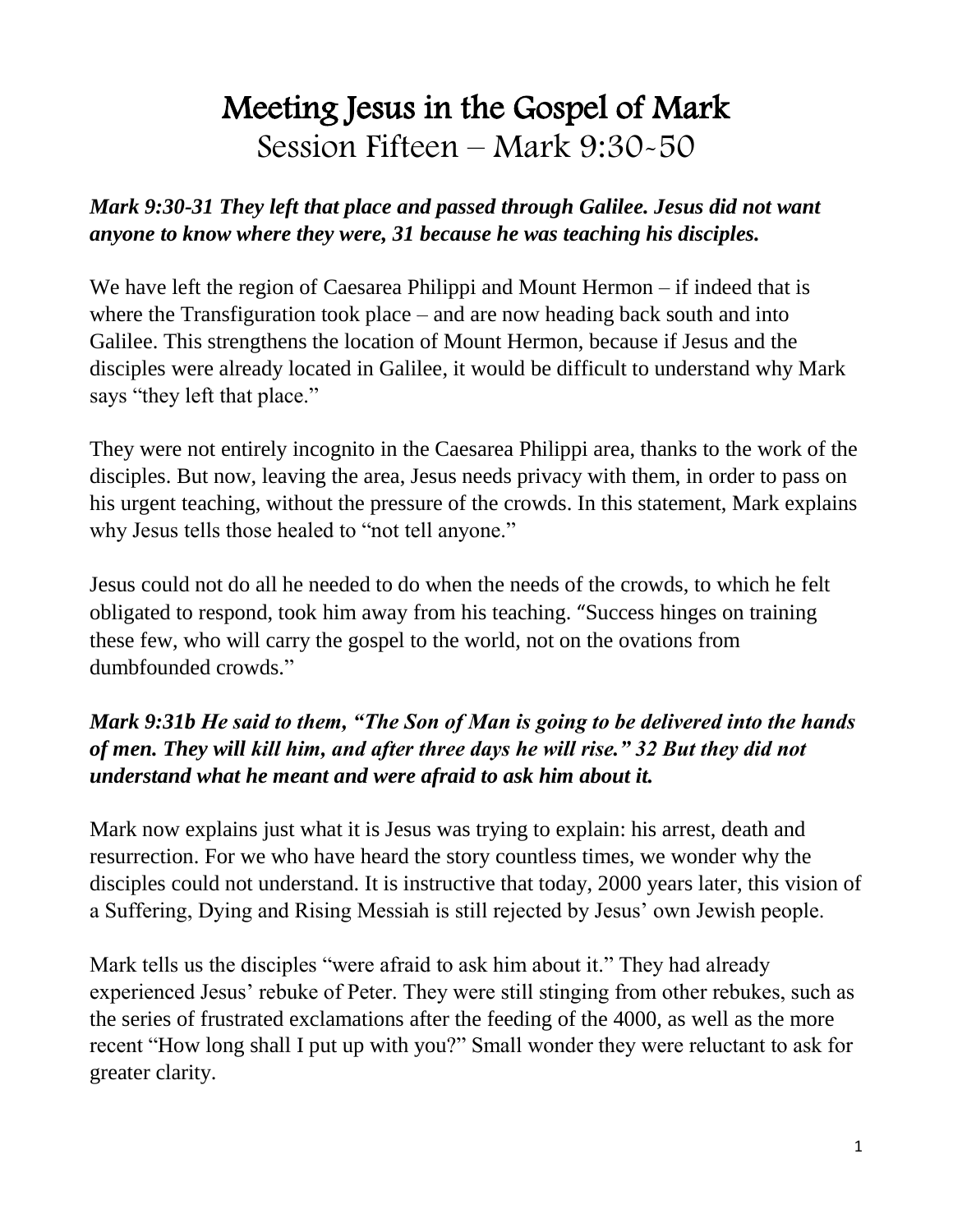The only thing that could – and would – convince the disciples of the truth of Jesus' words regarding his eventual fate – arrest, trial, crucifixion, resurrection – were the events themselves. Still, as the other Gospels remind us, even after the fact, it required significant explanation in order to make sense!

# *Mark 9:33 They came to Capernaum. When he was in the house, he asked them, "What were you arguing about on the road?" 34 But they kept quiet because on the way they had argued about who was the greatest.*

The disciples are afraid to upset Jesus, and ask him more about this arrest and death. Jesus' frustration with his closest followers is now reaching a crisis point. Instead of asking Jesus how and why this arrest will come about, instead, once again, they are bickering amongst themselves as to who among them is most important.

Arriving back home in Capernaum, Jesus confronts them with the question – what were you arguing about on the road? Mark admits that none of them had the courage to admit the truth – they were arguing about which of them is the greatest. Not, "How can we help Jesus?" Again, they are consumed with the very human question, "What's in it for me?"

It isn't their first argument. They had argued among themselves over who forgot the loaves (8:16). They had argued with the teachers of the law when they failed to exorcise an unclean spirit (9:14). They will shortly argue with successful exorcists who do not follow them (9:38). They will sneer at a woman who displays extravagant devotion to Jesus and denounce it as a waste (14:4-5). This competitive spirit even taints their last supper with Jesus as Peter boasts that he will outdo all the other disciples in remaining faithful to Jesus (14:29).

Picture it: Jesus finally manages time alone with this disciples to share with them the deepest teaching on his heart – his impending arrest, trial and crucifixion - and instead, Mark pictures him walking alone, as the disciples argue amongst themselves. Sadly, in our own lives, and as a church, we often do little better.

These portraits painted by Mark are not "airbrushed" in any way, to remove embarrassing blemishes and imperfections. Mark (and Peter through his recounting of the stories) is committed to presenting an accurate portrayal, even if it puts the "inner circle" in a bad light. Mark knew that it would give hope to us all in the midst of our own failings.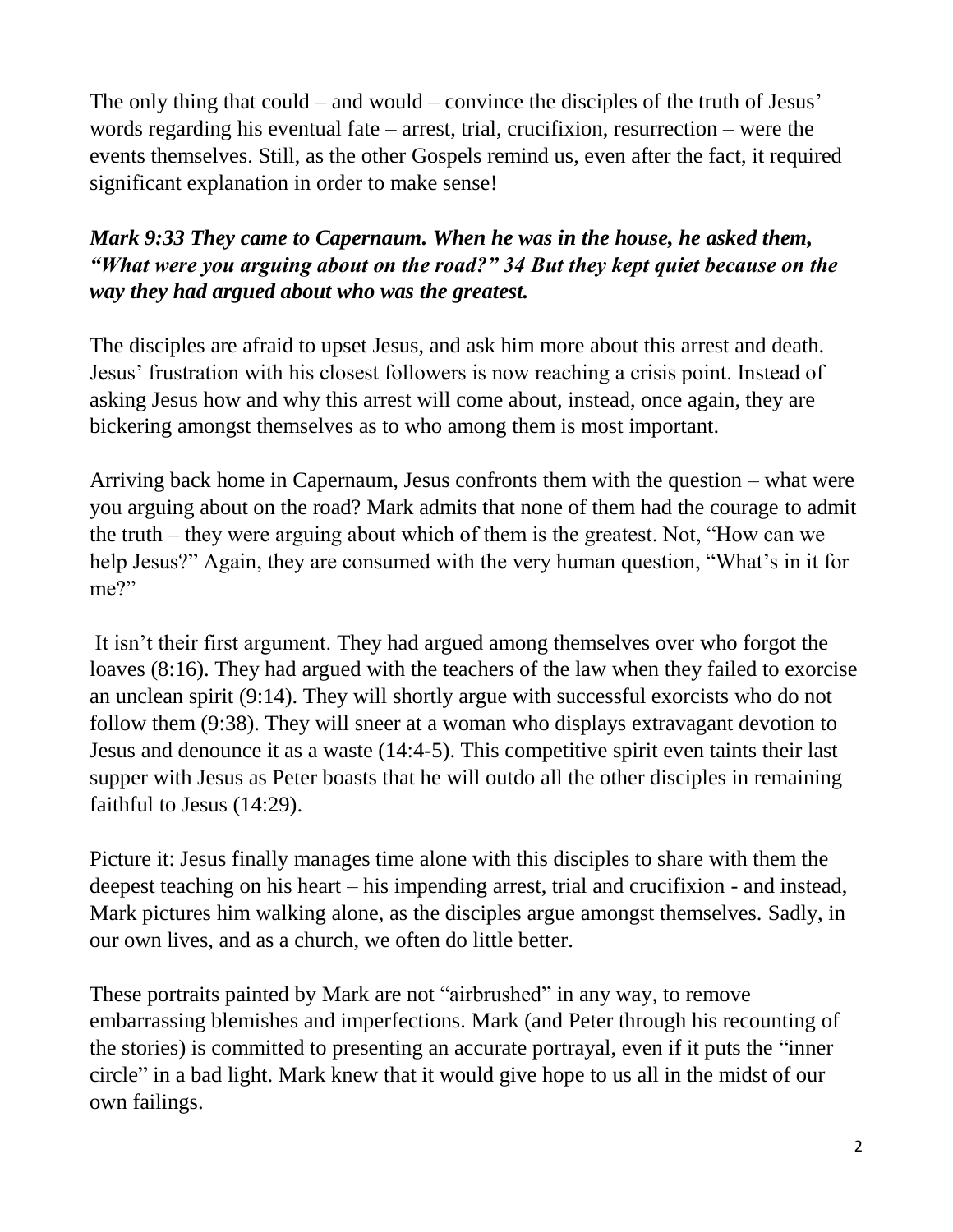# *Mark 9:35 Sitting down, Jesus called the Twelve and said, "Anyone who wants to be first must be the very last, and the servant of all."*

Walking and talking didn't work. Jesus now formalises his teaching, and Mark indicates this when he writes, "Sitting down, Jesus called the Twelve and said…" When my parents had something important to say, they would call me from whatever I was doing, and tell me to sit down and listen. Jesus calls the Twelve aside, and says, in effect, "Pay attention."

There has been constant bickering about who is most important, which misses the point of self-sacrifice which had, and would continue to, define Jesus' life, ministry, and death. *"Anyone who wants to be first must be the very last, and the servant of all."* This isn't about power – this is about giving up power, status and prestige for the sake of another.

Jesus said it clearly in Chapter 8:34-37, but the lesson has not sunk in: *"Whoever wants to be my disciple must deny themselves and take up their cross and follow me. For whoever wants to save their life will lose it, but whoever loses their life for me and for the gospel will save it. What good is it for someone to gain the whole world, yet forfeit their soul? Or what can anyone give in exchange for their soul?"*

"The disciples still have visions of grandeur and do not fantasize about becoming servants, who are at everybody's beck and call. They suffer from puffed-up ambition that will never be ready to take up a cross and follow a suffering servant Messiah." And so Jesus illustrates what it means to be utterly without status or power. It is to be like a child.

*Mark 9:36 He took a little child whom he placed among them. Taking the child in his arms, he said to them, 37 "Whoever welcomes one of these little children in my name welcomes me; and whoever welcomes me does not welcome me but the one who sent me."*

This is about status, not simplicity or gullibility. That's a different passage. Here, "Jesus does not set up the child as a model to be imitated, for his culture had no romanticized notions about children. They were not regarded as especially obedient, trusting, simple, innocent, pure, unself-conscious, or humble. The point of comparison is the insignificance of the child on the honour scale."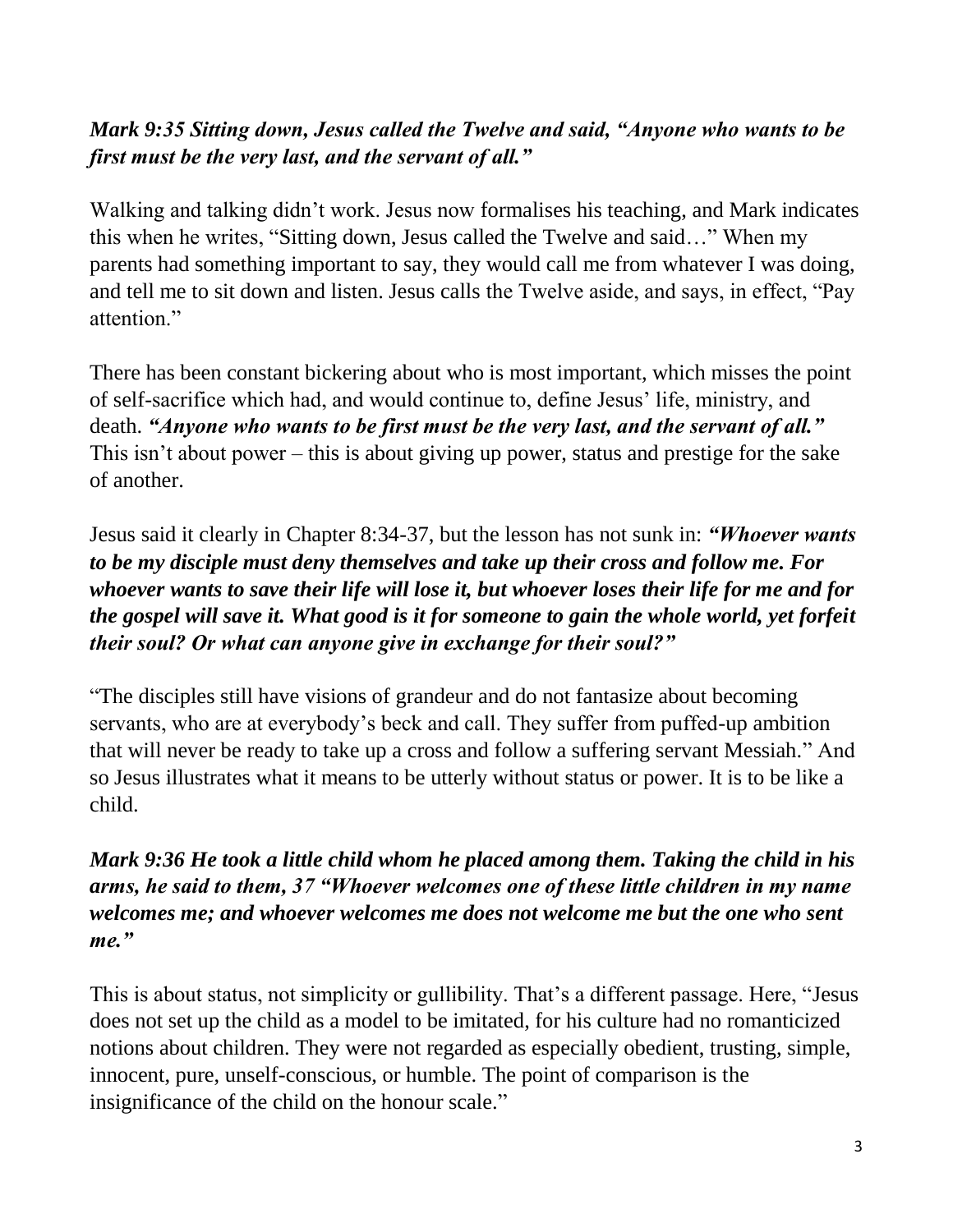"The child had no power, no status, and few rights. A child was dependent, vulnerable, entirely subject to the authority of the father; yet Jesus chooses such a one to represent those who are needy and lowly. If one wants to be great, one should shower attention on those who are regarded as insignificant, as Jesus himself has done. Jesus requires his great disciples to show humble service for the humble."

"The rabbis classified children with the deaf, the dumb, the weak-minded, and slaves. Nowhere else in this period do we find children appealed to as examples to be imitated. To become as a child basically means to recognize one's insignificance. What evokes repentance is the realization that one is as small and slight as a child before God."

### *Mark 9:38 "Teacher," said John, "we saw someone driving out demons in your name and we told him to stop, because he was not one of us."*

This is a startling passage. It introduces the idea that not only Jesus was engaged in acts of exorcism, but others were as well. They are doing so "in Jesus' name," invoking Jesus' authority, but they are not part of the inner circle. How could this be? We are used to thinking about the impact of Christianity as centering around only those stories contained in the New Testament, but there was apparently much more going on.

The irony here is that the disciples had recently failed in their own attempts to deal with an evil spirit – the boy with the "help my unbelief" father – and yet here, they have the unmitigated gall to tell someone else to stop, "because he was not one of us." We're right back to the "who is the greatest" problem – only "we" can do anything worthwhile! Is this a warning of the denominationalism and inter-church rivalry to come?

#### *Mark 9:39 "Do not stop him," Jesus said. "For no one who does a miracle in my name can in the next moment say anything bad about me, 40 for whoever is not against us is for us. 41 Truly I tell you, anyone who gives you a cup of water in my name because you belong to the Messiah will certainly not lose their reward.*

Jesus' explanation for condoning the exorcist's success is practical, not theological. He argues that they cannot use his name to do mighty works and speak ill of him later. Anyone who recognizes the power of Jesus' name will not accuse him of working by Beelzebub, as the teachers of the law from Jerusalem had done.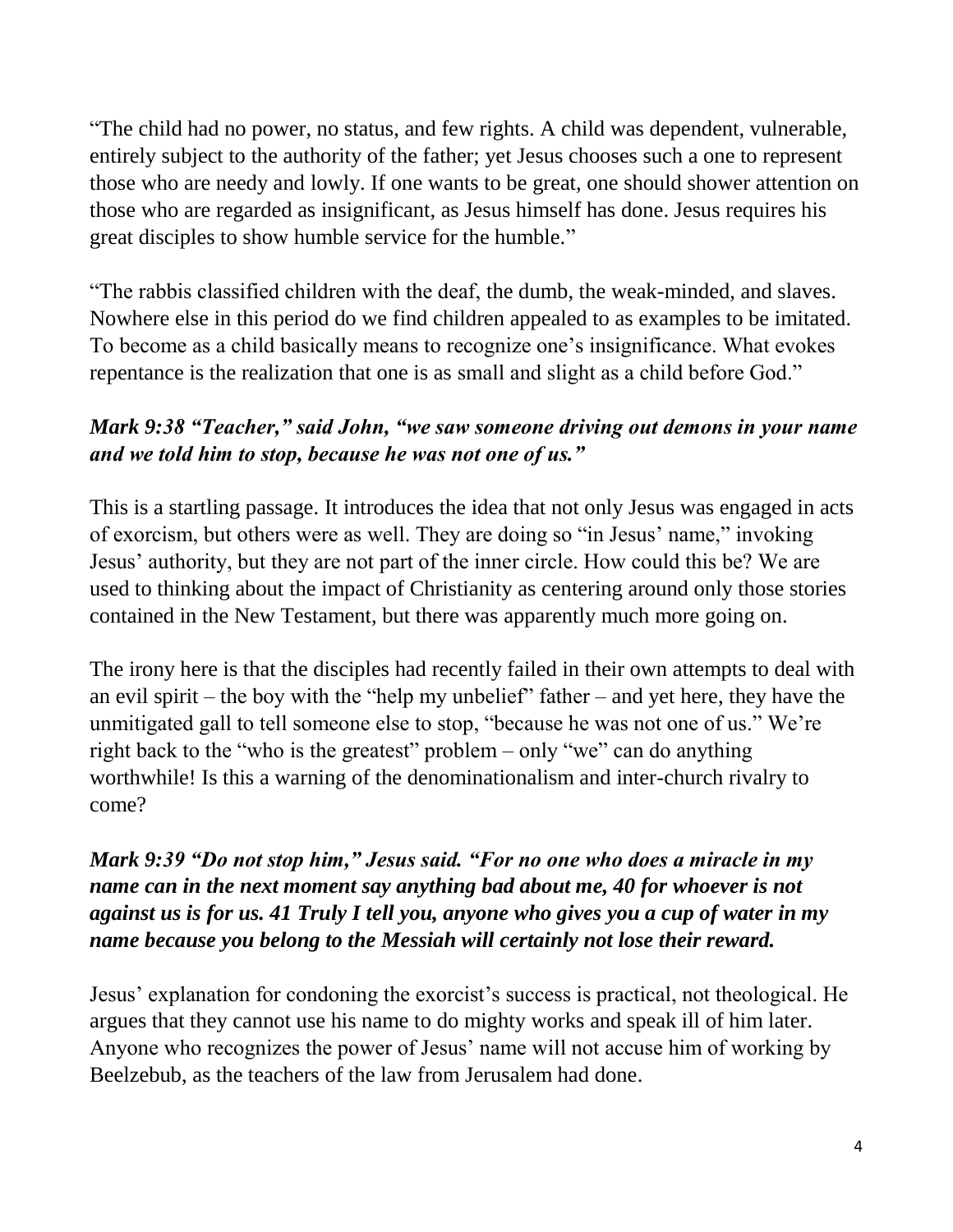This is still echoing the teaching about humility. Anyone doing acts of compassion and kindness – even the offer of a cup of water "in my name"- is to be commended. There is too much work to be done, too great a task, to not include all those who seek to help. "Cups of water will be hard to come by, and then the disciples will appreciate more the neutrality of those who do not join the persecution but extend only the most basic kindness."

### *Mark 9:42 "If anyone causes one of these little ones—those who believe in me—to stumble, it would be better for them if a large millstone were hung around their neck and they were thrown into the sea.*

A favourite method of Mafia execution was "cement overshoes", resulting in the victim "sleeping with the fishes." This is exactly what Jesus is describing here, as a preferable punishment than to be accused of causing believers to abandon their faith. Tying it in with the discussion at hand, God shows more concern for fragile faith than for fragile egos, which cause them to lord it over or ignore others.

*Mark 9:43 If your hand causes you to stumble, cut it off. It is better for you to enter life maimed than with two hands to go into hell, where the fire never goes out. 45 And if your foot causes you to stumble, cut it off. It is better for you to enter life crippled than to have two feet and be thrown into hell. 47 And if your eye causes you to stumble, pluck it out. It is better for you to enter the kingdom of God with one eye than to have two eyes and be thrown into hell, 48 where "'the worms that eat them do not die, and the fire is not quenched.'*

This is worrisome stuff. The ancient teacher Origen, active in the 200s, claims to have taken this passage literally, and, struggling with sexual sin, castrated himself. Much later in life, he told his students that he has since come to understand the passage allegorically! It would then mean, "Take care what you do, the situations in which you choose to put yourself, and what you covet." In other words, "Action, direction, intent." Or, "what you do, where you go, what you watch."

Did you notice the missing verses? What happened to verse 44 and 46? Some ancient manuscripts included verse 48 as a repeated refrain. As an actual image of hell, it must be remembered that this image is repeated in a context where hyperbole – exaggeration – is being employed to make a point – cutting off hands and feet, gouging out eyes. The point is, of course the seriousness of sin and its consequence.